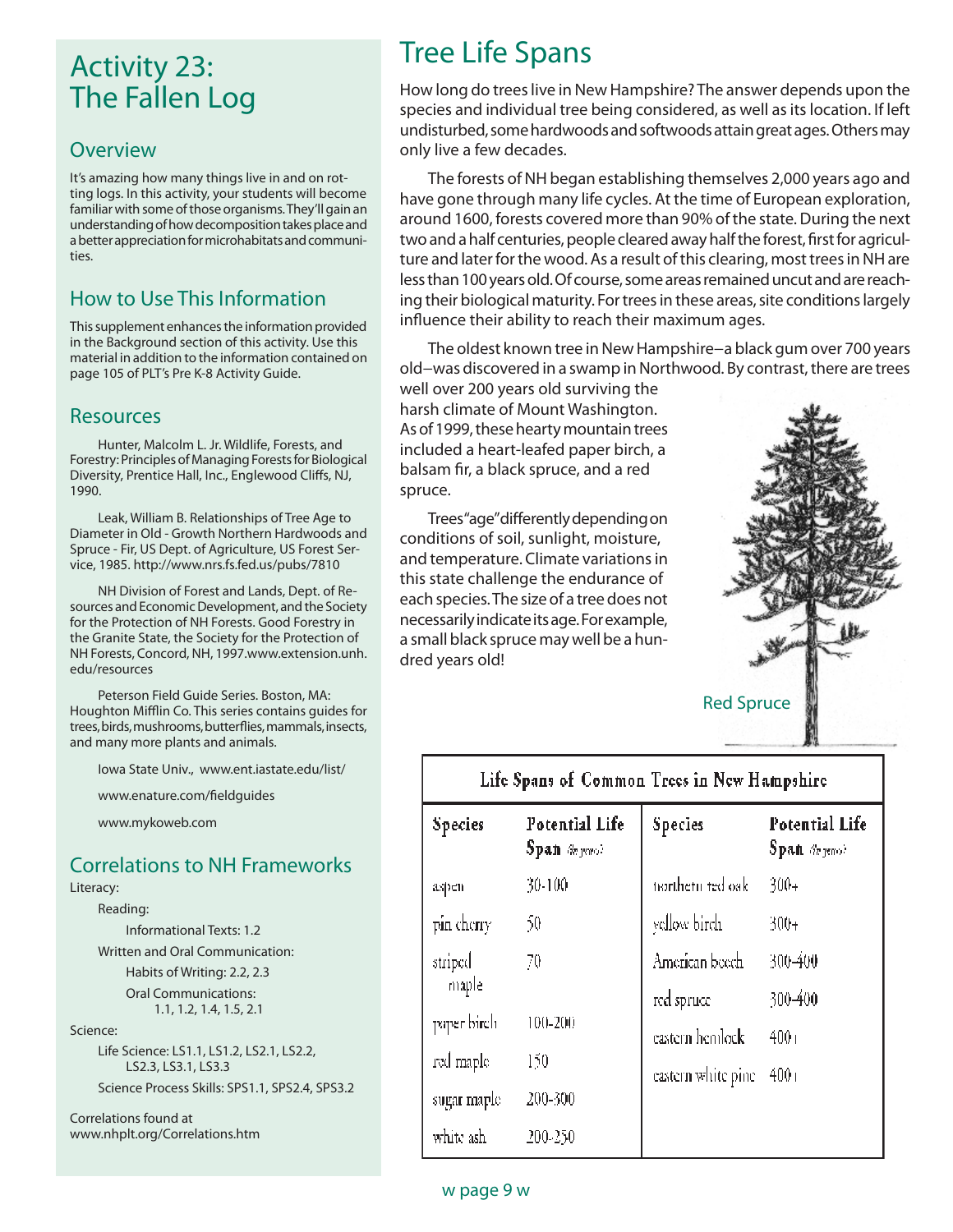# Decay Time of Trees

No matter how genetically strong trees are or how favorable their site conditions, they eventually die. When they die, the wood decays and disintegrates. In the temperate forests of New Hampshire, the decay process depends on several parameters including fungi activity, moisture, temperature, the size of the tree, and decay resistance of the wood.

Fungal activity plays a significant role in the decay of wood in the forest. While hundreds of fungi may be involved with the decay process, only about 50 cause the greatest decay. Fungi need both moisture and air to decay wood. Once these are present at appropriate levels, air temperature becomes a significant influence on fungal activity. Fungi cannot function at air temperatures below 40ºF. Above 70ºF, decay proceeds more rapidly. The length of time to reduce a

tree to soil components depends on the size of the tree and what type of wood it is. Heartwood decays more slowly than the sapwood.



#### wood decaying fungus

## Fallen Log Decomposers

Fallen logs are important to the survival of animal species, with many spending all or part of their lives on them. Thirty percent of mammals, 45% of amphibians, and 50% of reptiles living in New Hampshire use this woody debris as habitat. Some are scavengers feeding on the wood. Others are predators eating the scavengers. Some species use the logs as hide-outs or nurseries. Plants, fungi, and bacteria are part of the fallen log micro-ecosystem. Below are listed some of the species that make use of fallen logs.

#### Wood Munchers eat or tunnel through fallen logs. As



they chew their way through the wood, they help break down the log. In New Hampshire, wood munchers include sowbugs, black carpenter ants, pigeon horntail wasps, wood wasps, giant European hornets, red turpentine beetles, pine sawyer beetles, and millipedes.

#### Many creatures hide out in

fallen logs. They use the logs to avoid predators and find shelter from the elements. Some of these species are lady bugs, sac spiders, redback salamanders, eastern newt salamanders, porcupines, southern red-backed voles, masked shrews, short-tailed shrews, wood turtles, eastern box turtles,

black racer snakes, garter snakes, raccoons, and fishers.

Fallen logs often serve as nurseries for animals. They include bark beetles, pine sawyer beetles, ground spiders, hackleban weavers (spiders), crab spiders, jumping spiders, sheet-



Armillariella mellea

line weavers (spiders), sac spiders, organ-pipe mudd-daubers (wasps), eastern giant ichneumen (wasps), wood wasps, horn tail wasps, wood nesting bees, carpenter bees, slugs, and woolly bear caterpillars.

Some animals feed on other creatures that live in, on, and around fallen logs. These predators include checkered beetles, flat bark beetles, centipedes, ground spiders, hackleban weavers (spiders), crab spiders, eastern chipmunks, deer mice, short-tailed shrews, masked shrews, black bears, flicker woodpeckers, hairy woodpeckers, downy woodpeckers, nuthatches, black and white warblers, wood turtles, milk snakes, red belly snakes, organ-pipe mud-daubers (wasps), horn tail wasps, wood wasps, giant European hornets, fishers, and raccoons.

A number of plants live on fallen logs. This vegetation absorbs nutrients from decaying wood and helps to break the log apart. In New Hampshire, mosses, lichens, fungi, and tree seedlings, are commonly found on fallen logs.

## Typical Decay Rates for Wood

|                                                  | Softwoods | Hardwoods |
|--------------------------------------------------|-----------|-----------|
| Woody debris* and<br>diameter less than 5 inches | 7 years   | 9 years   |
| Diameter of 5-10 inches                          | 20 years  | 16 years  |
| Diameter of 11-16 inches                         | 20 years  | 16 years  |
| Diameter greater<br>than 16 inches               | 30 years  | 20 years  |

<sup>8</sup> Woody debris is woody mawrial mastining on the ground after. n tree falls and is in corrying stages of descry. Examples our logs. linda, annas, snd overnaturd tur costi.